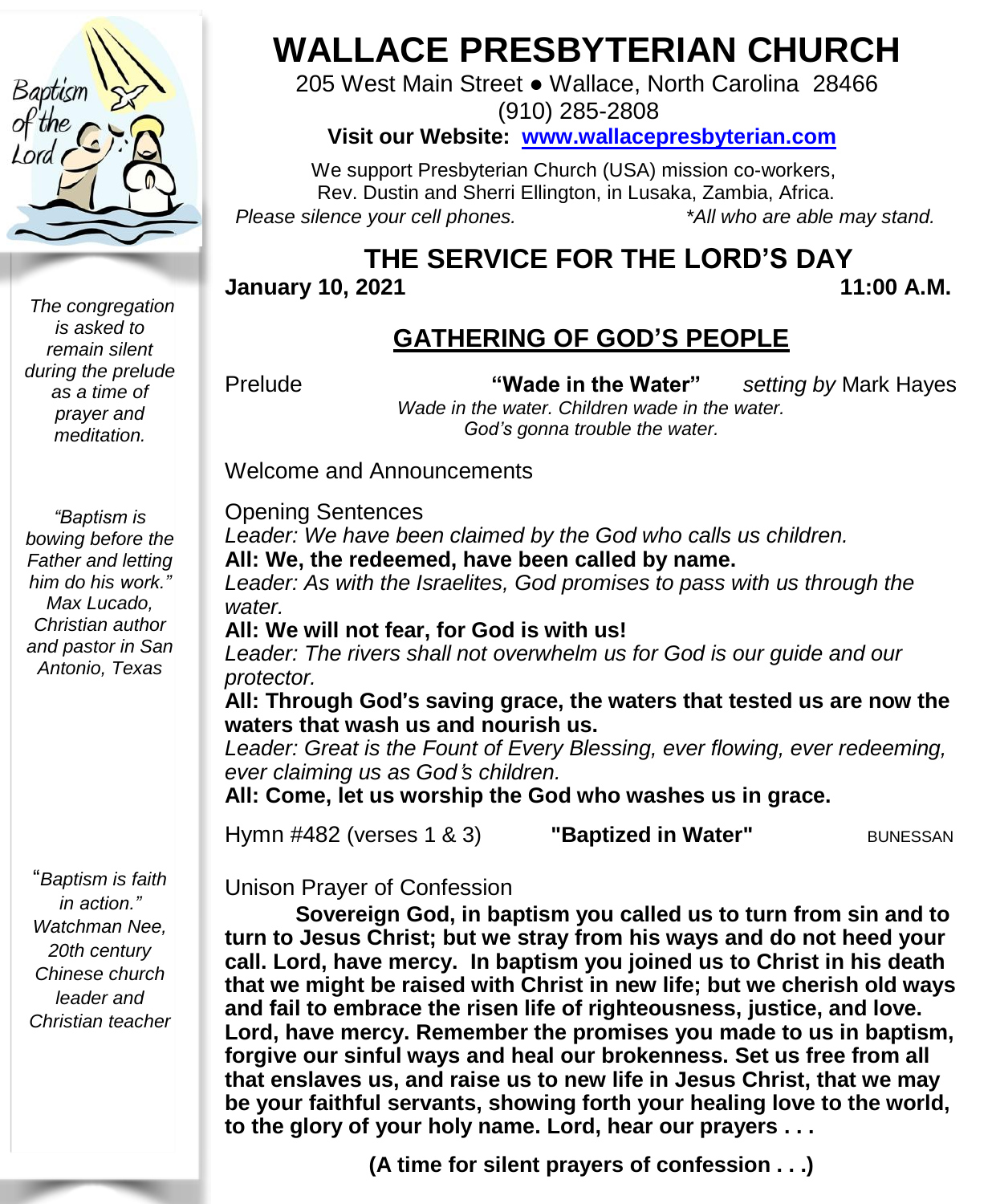"*Child of the covenant, you have been sealed by the Holy Spirit in baptism, and marked as Christ*'*s own forever.*" *Book of Common Worship*

Responsive Assurance of Pardon *Leader: Hear the good news: Who is in a position to condemn?* **All: Only Christ, and Christ died for us, Christ rose for us, Christ lives in power for us, Christ prays for us.** *Leader: Anyone who is in Christ is of the new creation.* **All: The old life is finished, gone. Behold, new life has begun.** *Leader: Brothers and Sisters, believe the good news:* **All: In Jesus Christ, we are forgiven.**

Gloria Patri **Glory Be to the Father Glory be to the Father, and to the Son, and to the Holy Ghost; as it was in the beginning, is now, and ever shall be, world without end. Amen, amen.**

### **PROCLAIMING GOD'S WORD**

Children's Sermon

Prayer for Illumination

**Creator Spirit, who hovered over the waters at creation**'**s birth, who descended in the form of a dove at Jesus**' **baptism, who was poured out under the signs of fire and wind at Pentecost: Come to us, open our hearts and minds, so that we may hear the Word of life and be renewed by your power, for you live and reign with God and Christ now and forevermore. Amen.**

Epistle Lesson *Galatians 3:23-29*

Gospel Lesson *Mark 1:4-11*

Sermon **"The Work of Christmas"** Dr. Philip K. Gladden

A Time for Silent Reflection



Pastoral Prayer with the Lord's Prayer

**Our Father who art in heaven, hallowed be Thy name. Thy kingdom come, Thy will be done, on earth as it is in heaven. Give us this day our daily bread; and forgive us our debts, as we forgive our debtors; and lead us not into temptation, but deliver us from evil. For Thine is the kingdom and the power and the glory, forever. Amen.**

*and seals what the Word proclaims: God*'*s redeeming grace offered to all people. Baptism is at once God*'*s gift of grace, God*'*s means of grace, and God*'*s call to respond to that grace.*" *PCUSA* "*Directory for Worship*"

"*Baptism enacts*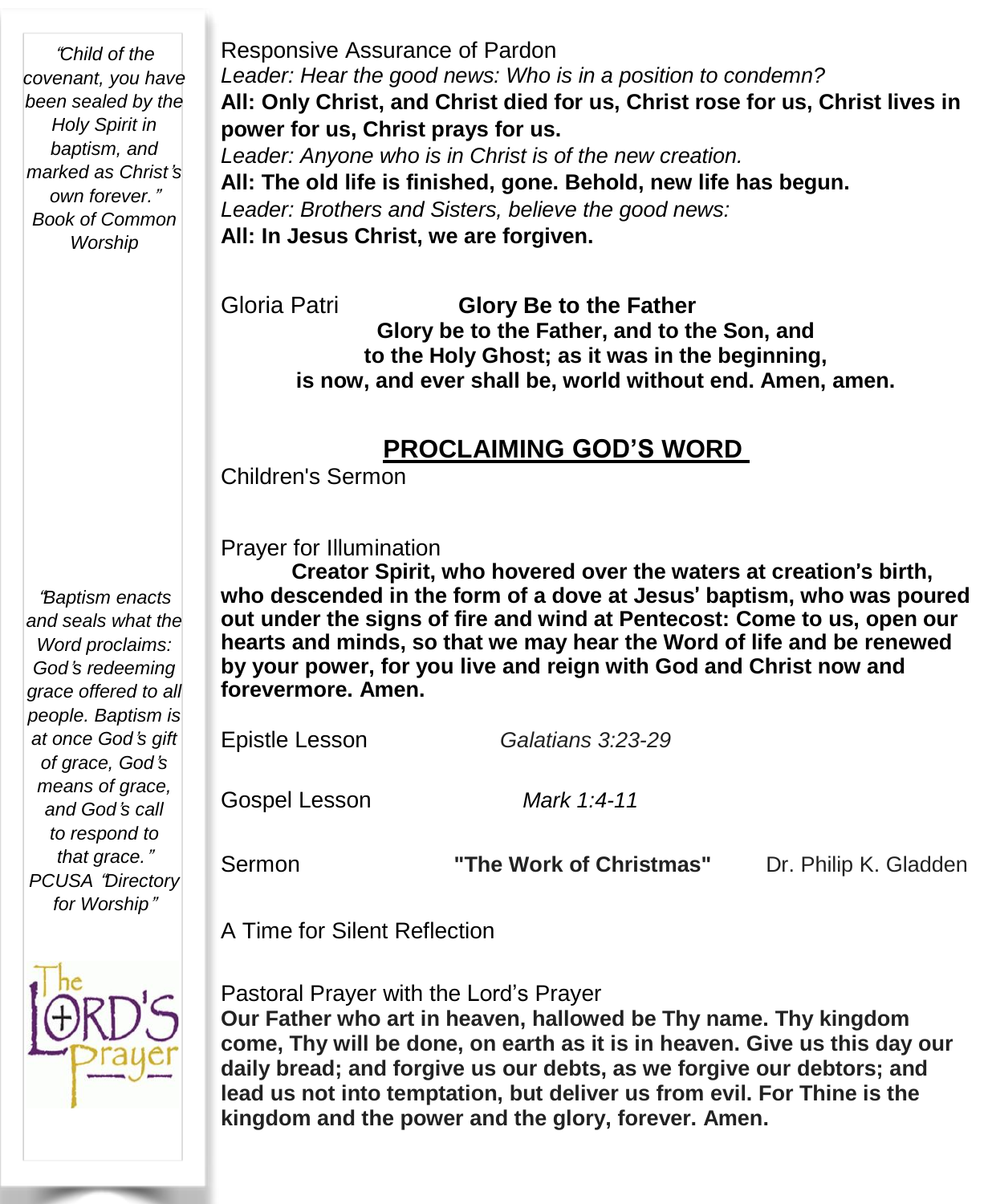# **GIVING THANKS TO GOD**

Presentation of Tithes and Offerings

#### Offertory **"Shall We Gather at the River"** *setting by* Joel Raney

*Shall we gather at the river? Where bright angel feet have trod? With its crystal tide forever flowing by the throne of God. Yes, we'll gather at the river, the beautiful, the beautiful river. Gather with the saints at the river that flows by the throne of God.*

*Doxology and Prayer of Dedication* 

*Praise God from whom all blessings flow; Praise Him all creatures here below; Praise Him above ye heavenly host; Praise Father, Son, and Holy Ghost. Amen.*

The Affirmation of Faith: **The Litany of Walking Wet** *Leader: Where are we going?*

**All: We**'**ve left the country where sin is sovereign.**

 *Leader: Can we still live in our old house then?*

**All: No! We**'**ve packed up and left there for good.**

*Leader: How do I get to this new place?*

**All: That**'**s what happens in baptism. We go under the water and leave the old country of sin behind.**

*Leader: What happens when I come up out of the water?*

**All: We enter into the new country of grace** — **a new life in a new land! We**'**re walking wet!**

*Leader: What is it like being in the water?*

**All: It is like the burial of Jesus.**

*Leader: What is it like being raised up out of the water?*

**All: It is like the resurrection of Jesus. God raises us into a light-filled world, so that we can see where we**'**re going in our new grace-sovereign country.**

*Leader: Tell me again.*

**All: Could it be any clearer? Our old way of life was nailed to the cross with Christ, a decisive end to that sin-miserable life** — **no longer at sin**'**s beck and call! What we believe is this: If we get included in Christ**'**s sinconquering death, we also get included in his life-saving resurrection.** *Leader: We have new life in Jesus?*

 **All: Yes! We know that when Jesus was raised from the dead it was a signal of the end of death-as-the-end. Never again will death have the last word. When Jesus died, he took sin down with him, but alive he brings God down to us.**

*Leader: So that*'*s what this is all about.*

**All: Yes. From now on, think of it this way. Sin speaks a dead language that means nothing to you; God speaks your mother tongue, and you hang on every word. You are dead to sin and alive to God. That**'**s what Jesus did. I**'**m walking wet and speaking the language of grace. Praise God!**







*"In his own baptism, Jesus identified himself with sinners —*